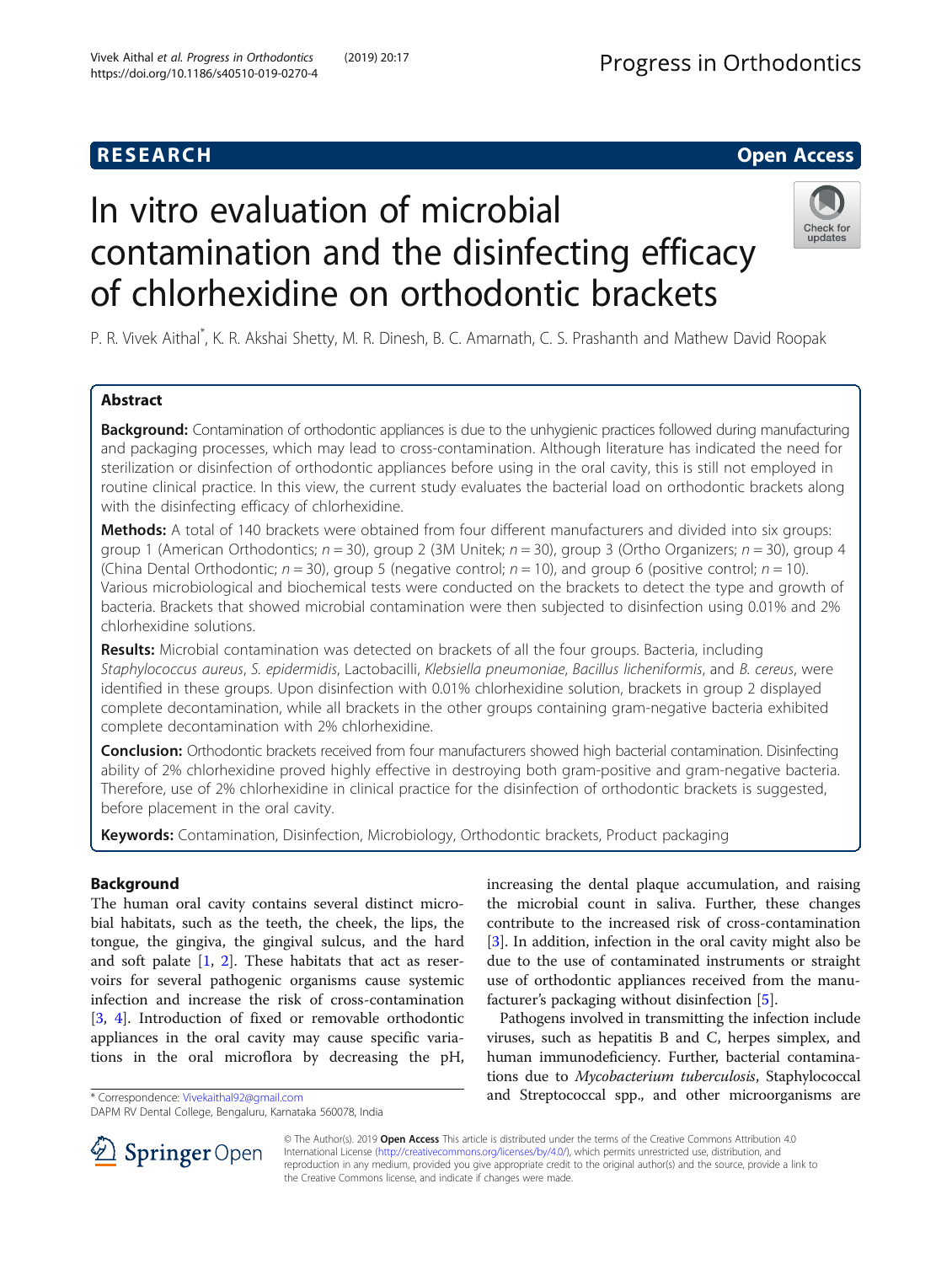responsible for the upper respiratory tract infections [[6](#page-5-0)]. Among all of these, gram-positive Staphylococci are considered as the major cause of nosocomial infections. [\[7\]](#page-5-0)

Heat sterilization and disinfection are the effective methods to eliminate microorganisms causing contamination. However, literature has reported chemical disinfection to be more effective in reducing contamination when compared to heat sterilization [[8](#page-5-0)]. Glutaraldehyde, hydrogen peroxide, alcohol, and chlorhexidine are the disinfectants commonly used in the chemical sterilization process [[8,](#page-5-0) [9\]](#page-5-0). Currently, chlorhexidine is the most favorable disinfectant due to its broad-spectrum bactericidal action against both the gram-positive and gram-negative bacteria [[8\]](#page-5-0).

Several in vitro and in vivo studies reported microbial contamination in orthodontic appliances received directly from the manufacturers [\[1,](#page-5-0) [10](#page-5-0), [11\]](#page-5-0). However, data regarding sterilization protocol and use of disinfecting agents to overcome the bacterial contamination are lacking in the literature. Although the instruments used in dental practice are adequately sterilized, this is not factual for orthodontic appliances, such as brackets, bands, and archwires. As a responsible clinician, the objective is to break the circle of infection by avoiding contamination. Based on these observations, the present study was conducted to evaluate the bacterial load of orthodontic brackets received from manufacturers and to assess the efficacy of in vitro disinfectant—chlorhexidine—on the contaminated orthodontic brackets.

#### **Methods**

The in vitro microbiological and biochemical investigations in the present study were conducted at the Department of Microbiology. The sample consisted of 140 intact orthodontic bracket kits received from four different manufacturers. Molar buccal tubes and damaged/ tampered orthodontic bracket kits were not included in the analysis. All the 140 brackets were divided into six groups with groups 1 to 4 consisting of 30 brackets each and groups 5 and 6 consisting of 10 brackets each. The manufacturers included American Orthodontics (group 1), 3M Unitek (group 2), Ortho Organizers (group 3), and China Dental Orthodontic Brackets (group 4) with 30 bracket samples each (Fig. 1). Group 5 (negative control group) consisted of American Orthodontics brackets that were sterilized in surgical grade paper in an autoclave to confirm the absence of bacterial growth, whereas group 6 (positive control group) consisted of 3M Unitek brackets that were contaminated with S. aureus to determine the maximum bacterial growth.

All the samples were subjected to microbiological tests to determine the presence of bacterial growth and biochemical tests to identify the type of bacteria.

#### Microbiological tests

Orthodontic brackets in all the groups were immersed individually in test tubes containing 3 ml of sterilized brain heart infusion (BHI) broth and placed in an incubator for 48 h at 35 °C to evaluate the bacterial growth. The bacterial growth was assessed based on changes in

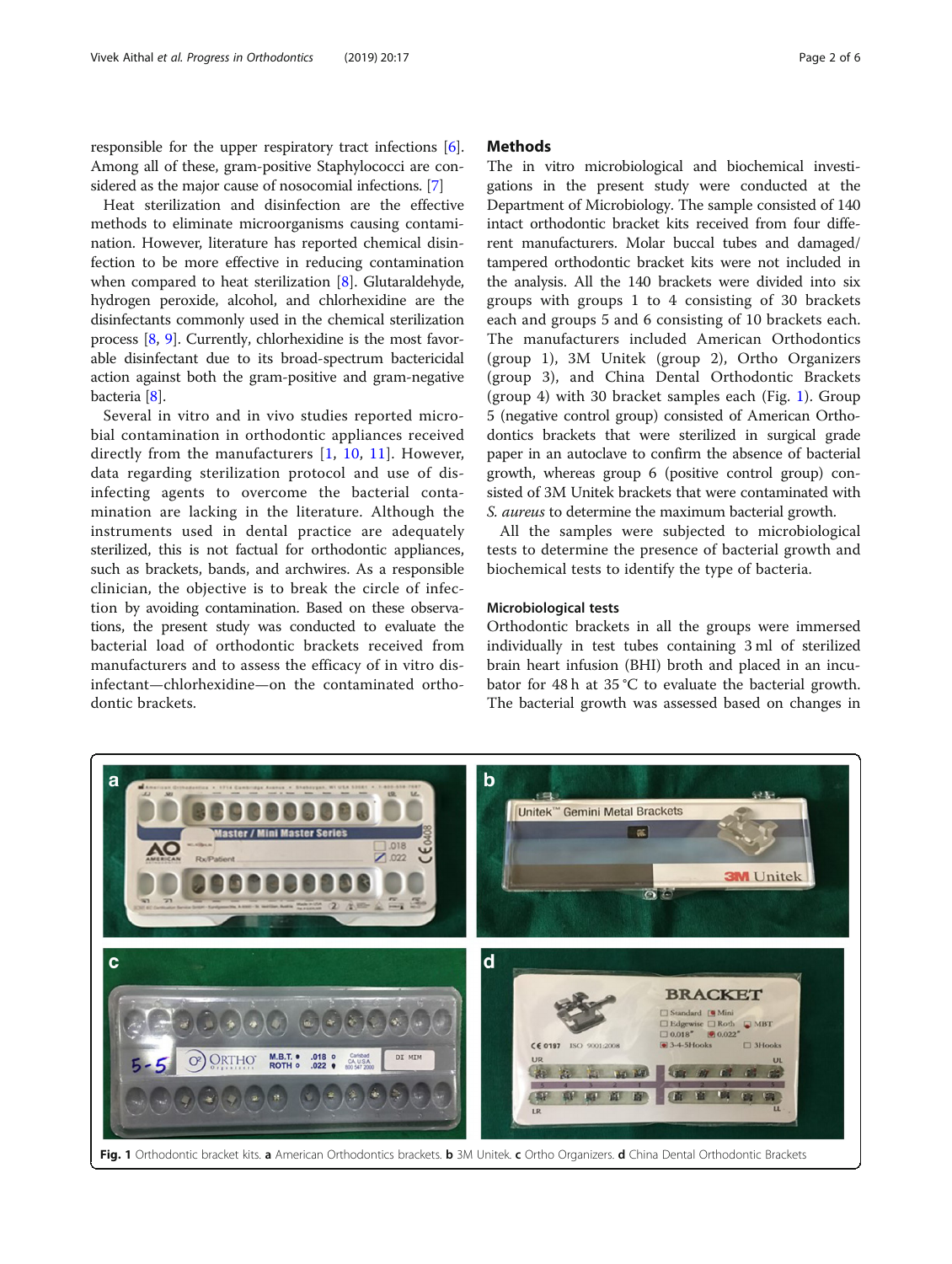the color/turbidity of the medium in each of the tubes (Fig. 2). The tubes that were positive for bacterial growth were further subjected to biochemical analysis.

### Biochemical tests

Biochemical analysis was performed for the tubes that exhibited bacterial growth. The organisms were grown on blood agar medium using a streak plate technique. Later, the blood agar plates were incubated at 35 °C for 48 h, and the plates displaying growth of colonies were subjected to the gram staining protocol. The colonies were observed under a microscope to differentiate between gram-positive and gram-negative bacteria. Based on the morphological characteristics of the bacteria in each sample, they were subjected to biochemical tests for identification. Catalase test, citrate utilization test, coagulase test, indole test, lactose fermentation test, and oxidase test were performed to identify different gram-positive and gram-negative isolates involved in the contamination of the brackets.

## Disinfection

The contaminated brackets were subjected to disinfection individually using 0.01% chlorhexidine solution for 5 min (phase I decontamination). Later, all the brackets were removed from the solution with sterile pincers and dried with oil-free compressed air for 60 s. Microbiological test was conducted again on all the brackets to assess the efficiency of 0.01% chlorhexidine solution. The brackets that displayed contamination after the first disinfection were again subjected to a higher concentration of chlorhexidine (2%) and assessed for its efficiency (phase II decontamination).

#### Statistical analysis

SPSS 22.0 (IBM Corp, Armonk, NY, USA) was used to analyze the data. Descriptive analysis of all the study



considered statistically significant.

#### Results

A statistically significant variation in microbial contaminations was observed among all the groups ( $P < 0.001$ ) at baseline. The highest number of brackets was contaminated in group 4, whereas the least contamination was observed in group 2 (Table 1).

According to the results of the microbiological tests, none of the samples in group 5 showed darkening/turbidity of the BHI medium, confirming the absence of bacterial growth. In contrast, all specimens in group 6 showed a darkened medium, suggestive of bacterial growth.

The microbial contamination in group 1 was not associated significantly with groups 2 and 3; similarly, groups 2 and 4 were not associated significantly with groups 5 and 6, respectively. However, other pairs showed a statistically significant difference in the microbial contamination (Table [2\)](#page-3-0).

The microorganisms isolated in group 4 were higher compared to those in groups 1, 2, and 3. The most predominant microorganisms isolated from groups 3 and 4 were Staphylococcus epidermidis and Klebsiella pneumoniae, respectively. S. epidermidis and Bacillus cereus were equally present in group 1, whereas non-pathogenic bacteria were only observed in group 2 (Table [3](#page-3-0)).

After phase I decontamination with 0.01% chlorhexidine solution, group 2 showed complete disinfection, whereas group 4 showed the highest microbial contamination followed by groups 1 and 3. However, no significant association was observed between phase I decontamination and microbial presence on orthodontic brackets  $(P = 0.22)$ . All the groups were completely disinfected after



Fig. 2 One of the brackets (2nd tube from the left) showing microbial growth in the brain heart infusion broth

Table 1 Comparison of microbial contamination between the different study groups at the baseline phase

| Groups  | Microbial contamination |                | P value                |
|---------|-------------------------|----------------|------------------------|
|         | Absent, n (%)           | Present, n (%) |                        |
| Group 1 | 17 (56.7)               | 13 (43.3)      | $< 0.001$ <sup>*</sup> |
| Group 2 | 23 (76.7)               | 7(23.3)        |                        |
| Group 3 | 13(43.3)                | 17 (56.7)      |                        |
| Group 4 | 6(20.0)                 | 24 (80.0)      |                        |
| Group 5 | 10 (100.0)              | 0              |                        |
| Group 6 |                         | 10 (100.0)     |                        |

Group 1, American Orthodontics brackets; Group 2, 3M Unitek; Group 3, Ortho Organizers; Group 4, China Dental Orthodontic Brackets; Group 5, negative control; Group 6, positive control

Statistically significant at 95% confidence interval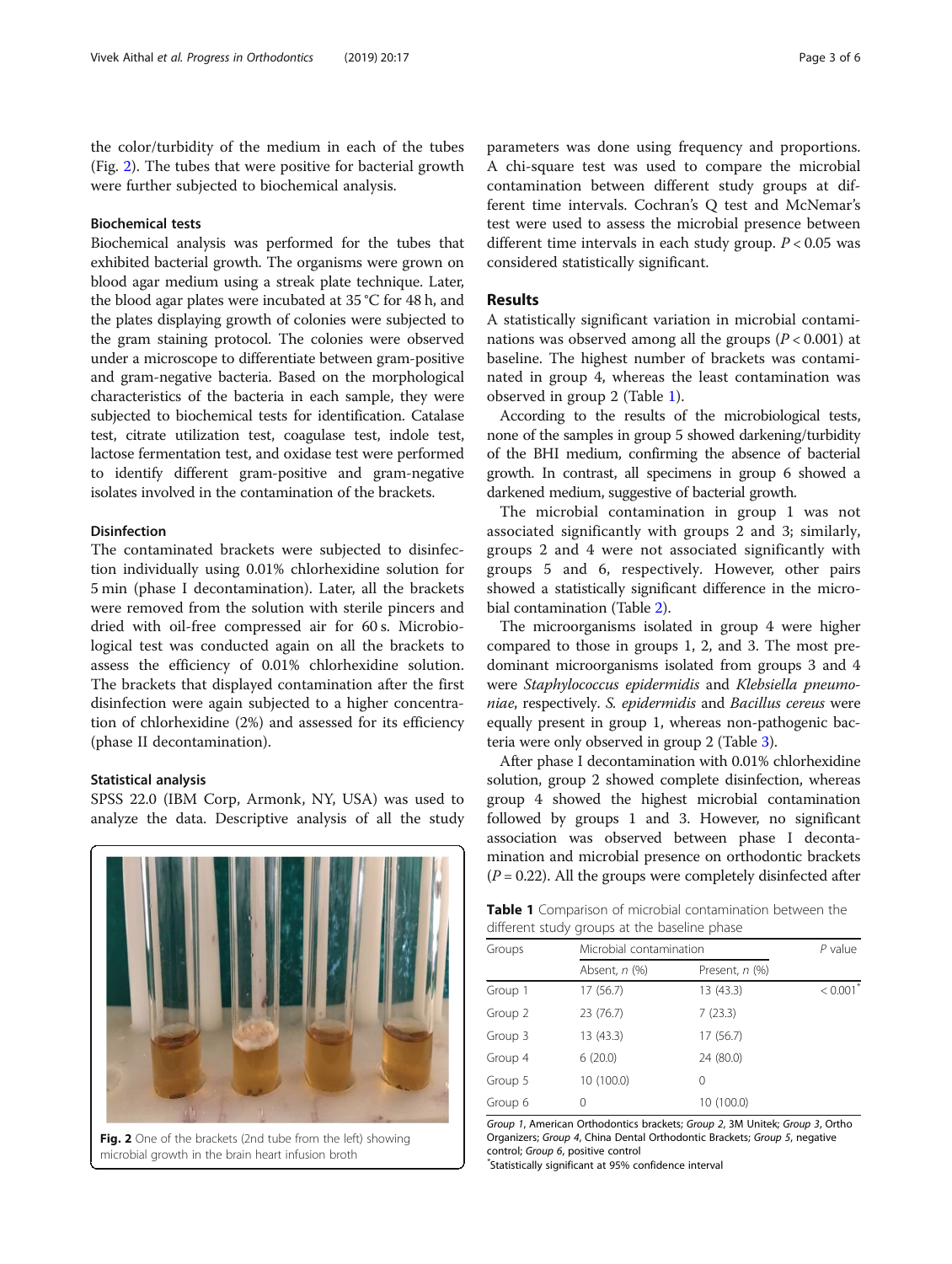<span id="page-3-0"></span>Table 2 Pairwise comparison of microbial contamination between the groups

| Groups         |                | $P$ value              |
|----------------|----------------|------------------------|
| G1             | G <sub>2</sub> | 0.10                   |
|                | G3             | 0.30                   |
|                | G4             | $0.003^{*}$            |
|                | G5             | $0.01*$                |
|                | G6             | $0.002^*$              |
| G <sub>2</sub> | G3             | $0.008^*$              |
|                | G4             | $< 0.001$ <sup>*</sup> |
|                | G5             | 0.09                   |
|                | G6             | $< 0.001^{\ast}$       |
| G <sub>3</sub> | G4             | $0.05*$                |
|                | G5             | $0.002$ <sup>*</sup>   |
|                | G6             | $0.01*$                |
| G4             | G5             | $< 0.001^{\ast}$       |
|                | G6             | 0.13                   |
| G5             | G6             | $< 0.001$ <sup>*</sup> |

G1, American Orthodontics brackets; G2, 3M Unitek; G3, Ortho Organizers; G4, China Dental Orthodontic Brackets; G5, negative control; G6, positive control \* Statistically significant at 95% confidence interval

phase II decontamination with 2% chlorhexidine solution  $(Table 4)$ .

After phase I decontamination, the microbial load in group 2 was decreased to a statistically significant degree  $(P = 0.05)$ , while the microbial load in groups 1, 3, and 4 was significantly decreased after phase II decontamination (Table [5\)](#page-4-0).

## **Discussion**

Studies have suggested the need for sterilization or disinfection of materials prior to their administration in the oral cavity [[8,](#page-5-0) [12\]](#page-5-0). However, the use of orthodontic appliances directly from the manufacturer's packages is still a routine clinical practice. According to previous studies, orthodontic appliances received from the manufacturer's packages were unsterile [\[1,](#page-5-0) [10,](#page-5-0) [11](#page-5-0)]. Therefore, the present study evaluated the bacterial load of the orthodontic brackets received from different manufacturers and

Table 3 Organisms isolated from the different groups

Table 4 Association of microbial occurrence in different groups with phase I and II decontamination

| Groups                   | Absent, n (%) | Present, n (%) | $P$ value |
|--------------------------|---------------|----------------|-----------|
| Phase I decontamination  |               |                |           |
| Group 1                  | 10 (76.9)     | 3(23.1)        | 0.22      |
| Group 2                  | 7(100)        | 0              |           |
| Group 3                  | 16 (94.1)     | 1(5.9)         |           |
| Group 4                  | 18 (75)       | 6(25)          |           |
| Phase II decontamination |               |                |           |
| Group 1                  | 3(100)        | 0              |           |
| Group 3                  | 1(100)        | 0              |           |
| Group 4                  | 6(100)        | 0              |           |

Group 1, American Orthodontics brackets; Group 2, 3M Unitek; Group 3, Ortho Organizers; Group 4, China Dental Orthodontic Brackets

determined the efficacy of chlorhexidine in destroying the microbial contamination.

Bacterial colonization was confirmed in all the orthodontic brackets received from different manufacturers. The outcome of the current investigation was similar to prior studies using different orthodontic appliances, such as arch wires [\[1](#page-5-0)], orthodontic pliers [[6\]](#page-5-0), brackets [\[11](#page-5-0)], orthodontic buccal tubes [\[4](#page-5-0)], and tooth brushes [[13](#page-5-0)] received from different manufacturers. These studies indicate that orthodontic appliances used in dentistry are often contaminated with bacteria.

In our study, Staphylococci were the predominant organisms isolated from orthodontic brackets. Contamination with Staphylococci mostly occurs due to skin contact during manufacturing and/or packaging of orthodontic appliances [\[1](#page-5-0), [6\]](#page-5-0). Similar studies conducted in this regard reported that Staphylococci were the common organisms to contaminate the orthodontic brackets [\[1,](#page-5-0) [3](#page-5-0), [14](#page-5-0)]. In our study, B. cereus and B. licheniformis were the other frequently isolated organisms from the orthodontic brackets, followed by Streptococci. Bacillus spp. cause food-borne diseases as well as nosocomial outbreaks in immune-suppressed hospitalized patients [\[15](#page-5-0)].

K. pneumoniae is the respiratory pathogen that was isolated from orthodontic brackets in our study. The infection spreads from one person to the other through

| Organisms               | Group 1, n (%) | Group 2, $n$ $(\%)$ | Group $3, n$ (%) | Group 4, n (%) |
|-------------------------|----------------|---------------------|------------------|----------------|
| Staphylococcus aureus   | 1(7.69)        | -                   | 5(29.41)         | 3(12.5)        |
| S. epidermidis          | 3(23.08)       | 2(28.57)            | 7(41.18)         | 5(20.83)       |
| Lactobacilli            | 1(7.69)        |                     | 1(5.88)          | 3(12.5)        |
| Klebsiella pneumoniae   | 3(23.08)       | -                   | 1(5.88)          | 7(29.17)       |
| Bacillus licheniformis  | 2(15.38)       |                     | 2(11.76)         | 3(12.5)        |
| B. cereus               | 3(23.08)       | (14.29)             | 1(5.88)          | 3(12.5)        |
| Non-pathogenic bacteria |                | 4(57.14)            |                  |                |
|                         |                |                     |                  |                |

Group 1, American Orthodontics brackets; Group 2, 3M Unitek; Group 3, Ortho Organizers; Group 4, China Dental Orthodontic Brackets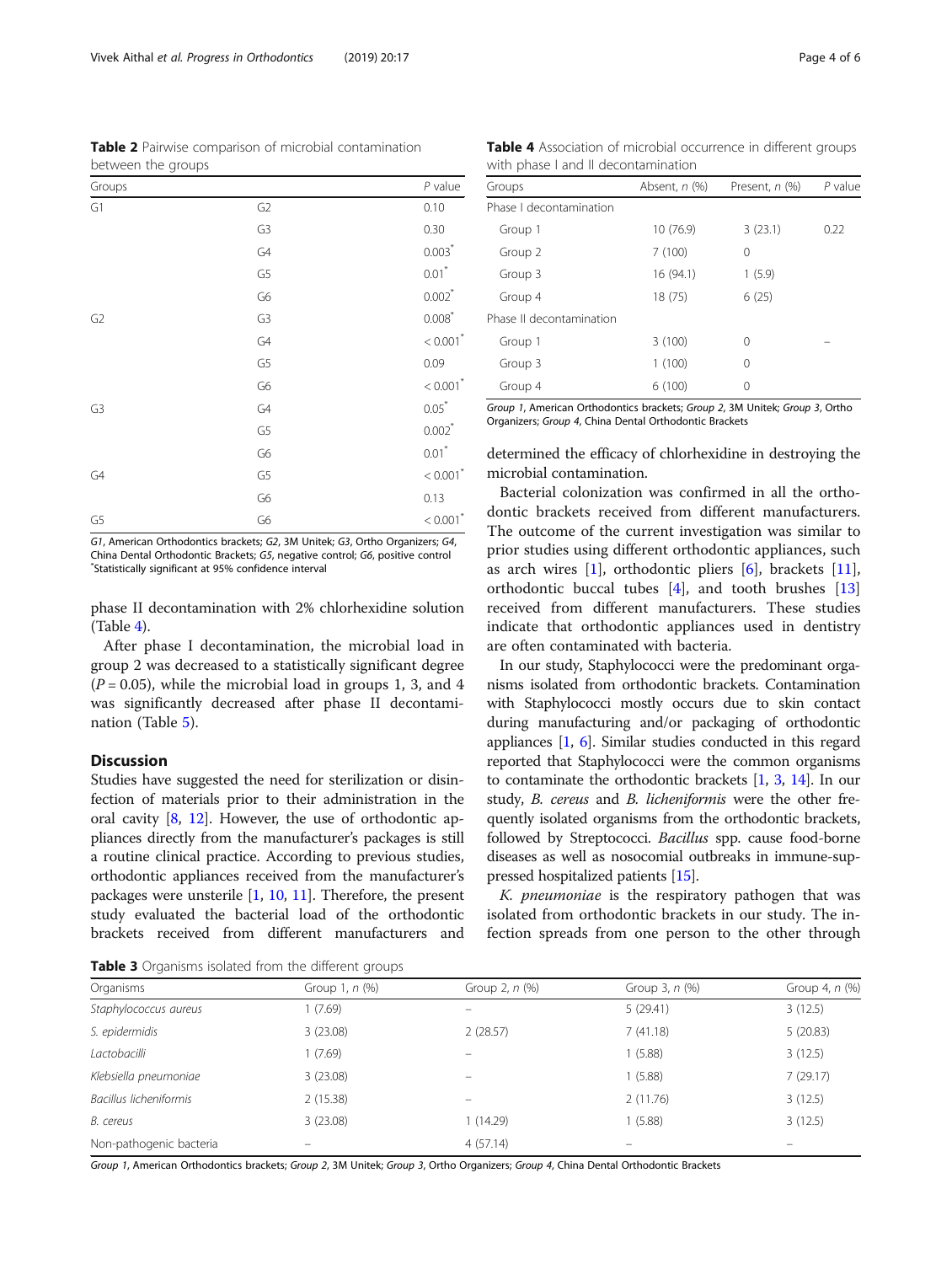<span id="page-4-0"></span>Table 5 Comparison of microbial presence between the baseline and different phases of decontamination

| Groups   | Time     | Absent, n (%) | Present, n (%) | $P$ value |
|----------|----------|---------------|----------------|-----------|
| Group 1^ | Baseline | 17 (56.7)     | 13(43.3)       | $0.02*$   |
|          | Phase I  | 10 (76.9)     | 3(23.1)        |           |
|          | Phase II | 3(100.0)      | 0              |           |
| Group 2# | Baseline | 23(76.7)      | 7(23.3)        | $0.05*$   |
|          | Phase I  | 7(100.0)      | 0              |           |
| Group 3^ | Baseline | 13(43.3)      | 17 (56.7)      | $0.01*$   |
|          | Phase I  | 16 (94.1)     | 1(5.9)         |           |
|          | Phase II | 1(100.0)      | 0              |           |
| Group 4^ | Baseline | 6(20.0)       | 24 (80.0)      | $0.002*$  |
|          | Phase I  | 18 (75.0)     | 6(25.0)        |           |
|          | Phase II | 6(100.0)      | 0              |           |

Group 1, American Orthodontics brackets; Group 2, 3M Unitek; Group 3, Ortho Organizers; Group 4, China Dental Orthodontic Brackets; Group 5, Negative control; Group 6, Positive control

\*Statistically significant, ^Cochran's Q test, # McNemar's test

contaminated hands of individuals in the hospital. A similar study conducted by Rastogi et al. [[10](#page-5-0)] isolated Klebsiella spp. from the orthodontic brackets. Further, literature reported a direct association of Klebsiella spp. with autoimmune disorders, such as ankylosing spondylitis, rheumatoid arthritis, and Crohn's disease [[16,](#page-5-0) [17](#page-5-0)]. Isolation of Lactobacilli spp. that initiate and progress dental caries/decay was relatively low in our study [\[18](#page-5-0)]. All these potential microorganisms are of major health concern; therefore, it is essential to sterilize or disinfect the brackets before fixing in the oral cavity. The other non-pathogenic bacteria isolated from the brackets in group 2 were not detrimental to the patients' health.

Chlorhexidine used in various medical fields, such as gynecology, urology, and ophthalmology, has a broad antimicrobial activity [[19](#page-5-0)]. Several studies demonstrated that chlorhexidine is effective both as an antiplaque and antimicrobial agent. Depending on different concentrations, it has both bacteriostatic and bactericidal properties [[19,](#page-5-0) [20](#page-5-0)]. Research has further reported that chlorhexidine does not affect the shear bond strength of orthodontic brackets and clinically exhibits acceptable bond strength [\[20\]](#page-5-0). Speer et al. also reported that chlorhexidine did not affect the bond strength of metal brackets; however, it reduced the bond strength of ceramic brackets [[21](#page-5-0)]. In our study, two concentrations (0.01% and 2%) of chlorhexidine were used to disinfect the orthodontic brackets received from different manufacturers. Initially, the most commonly used 0.01% chlorhexidine, commercially available as mouthwash, was used for disinfection. However, complete disinfection was not observed in all the groups. Due to incomplete disinfection, 2% chlorhexidine solution—the next higher concentration used in the medical field—was used for disinfection. The

exact mechanism exerted by chlorhexidine in destroying the bacteria is not yet clear [[22\]](#page-5-0). However, it has been postulated that positively charged chlorhexidine molecules bind to the negatively charged lipid molecules of the cell membrane and interfere with the process of osmosis. [[22](#page-5-0)] The other novel approach that can be used to reduce the bacterial contamination of orthodontic brackets is application of antimicrobial nanoparticles [[23](#page-5-0)]. The different methods include coating of orthodontic brackets with a thin film of nitrogen-doped titania nanoparticles; combination of glass ionomer or resin-modified glass ionomer cements with fluorapatite, fluorohydroxyapatite, or hydroxyapatite nanoparticles; addition of titania, silica, or silver nanoparticles to acrylic orthodontic materials; and incorporation of nanofillers or silica/titania nanoparticles into orthodontic adhesives [\[23](#page-5-0)].

Studies have demonstrated that slightly higher concentrations of chlorhexidine are required to kill gram-negative pathogens than those required to kill the gram-positive pathogens [[24,](#page-5-0) [25](#page-5-0)]. Due to the presence of a permeable cell wall in the gram-positive bacteria, they are destroyed easily when compared to the gram-negative bacteria [[26](#page-5-0)]. Organisms present in group 2 were gram-positive and non-pathogenic bacteria. Therefore, a lower concentration (0.01%) of chlorohexidine was adequate to destroy all the bacteria. However, both gram-positive and gram-negative bacteria were observed on brackets in other groups, which required a higher concentration (2%) of chlorhexidine for complete decontamination.

Although unique, the current study has some potential limitations. As the study was conducted in in vitro conditions, further in vivo studies are required to support these findings. While orthodontic brackets showed complete decontamination after treatment with 2% chlorhexidine, there is no data related to long-term effectiveness of chlorhexidine to impede the growth of microorganisms.

Overall, the results advocate that the orthodontic brackets received from the manufacturer require suitable disinfection to safeguard the patients' health. Furthermore, clinicians should be cautious about the use of contaminated appliances prior to administering in the oral cavity as it might affect the systemic health of the patients.

#### Conclusion

Orthodontic brackets received from different manufacturers displayed high bacterial contamination. Disinfecting ability of 2% chlorhexidine proved highly effective in destroying both gram-positive and gram-negative bacteria. Therefore, it can be employed in clinical practice for the disinfection of orthodontic brackets. However, further in vivo clinical studies are required to validate our findings. It is also essential to practice the disinfection of orthodontic appliances to safeguard the patients' systemic health.